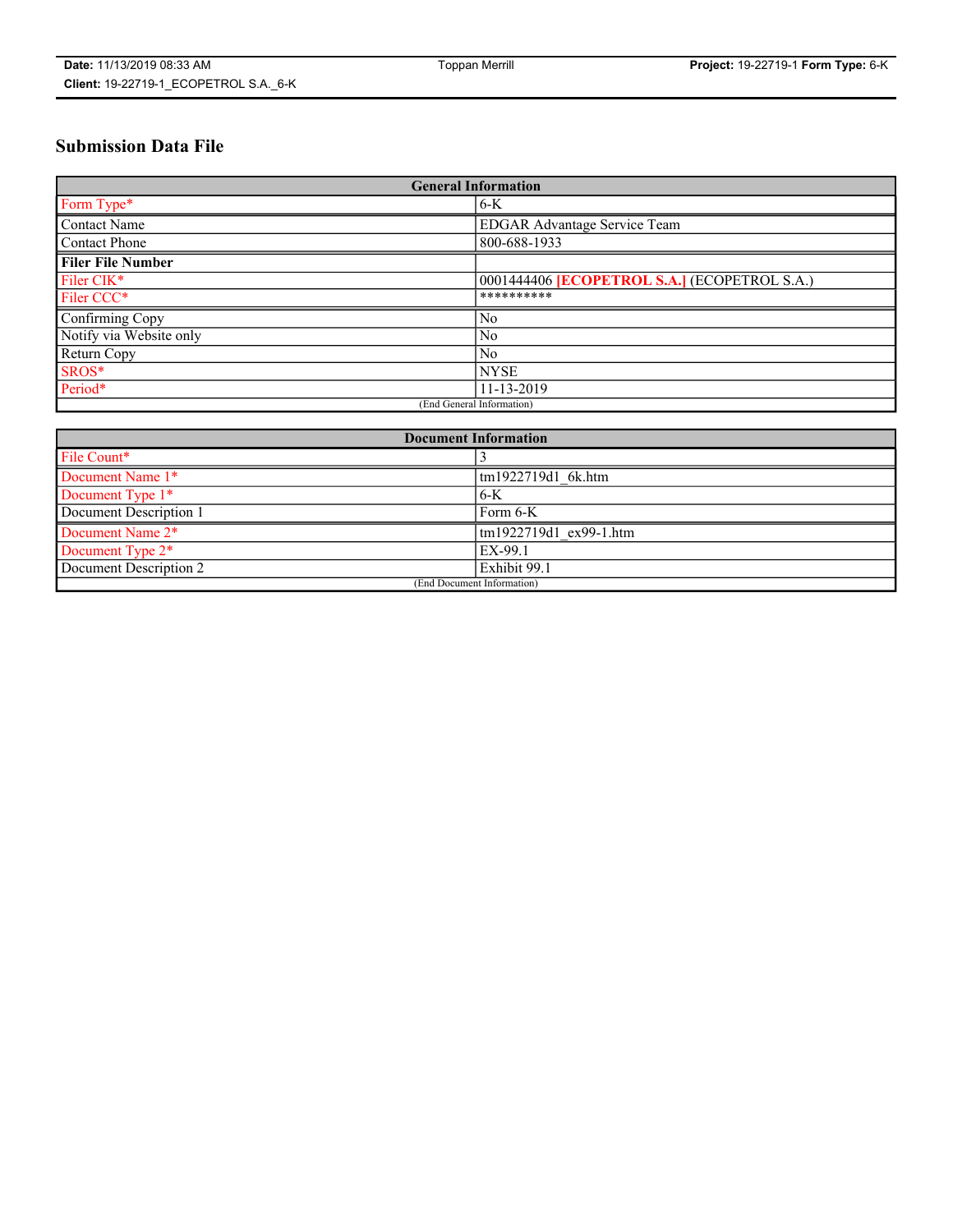## **UNITED STATES SECURITIES AND EXCHANGE COMMISSION Washington, D.C. 20549**

# **FORM 6-K**

## **REPORT OF FOREIGN PRIVATE ISSUER PURSUANT TO RULE 13a-16 OR 15d-16 UNDER THE SECURITIES EXCHANGE ACT OF 1934**

For the month of November, 2019

Commission File Number 001-34175

# ECOPETROL S.A.

(Exact name of registrant as specified in its charter)

N.A.

(Translation of registrant's name into English)

COLOMBIA

(Jurisdiction of incorporation or organization)

Carrera 13 No. 36 – 24 BOGOTA D.C. – COLOMBIA

(Address of principal executive offices)

Indicate by check mark whether the registrant files or will file annual reports under cover of Form 20-F or Form 40-F.

Form 20-F  $\boxtimes$  Form 40-F  $\Box$ 

Indicate by check mark if the registrant is submitting the Form 6-K in paper as permitted by Regulation S-T Rule 101(b)(1)

 $Yes \Box$  No  $\boxtimes$ 

Indicate by check mark if the registrant is submitting the Form 6-K in paper as permitted by Regulation S-T Rule 101(b)(7)

 $Yes \Box$  No  $\boxtimes$ 

Indicate by check mark whether the registrant by furnishing the information contained in this form is also thereby furnishing the information to the Commission pursuant to Rule 12g3-2(b) under the Securities Exchange Act of 1934.

 $Yes \Box$  No  $\boxtimes$ 

If "Yes" is marked, indicate below the file number assigned to the registrant in connection with Rule 12g3-2(b): 82- N/A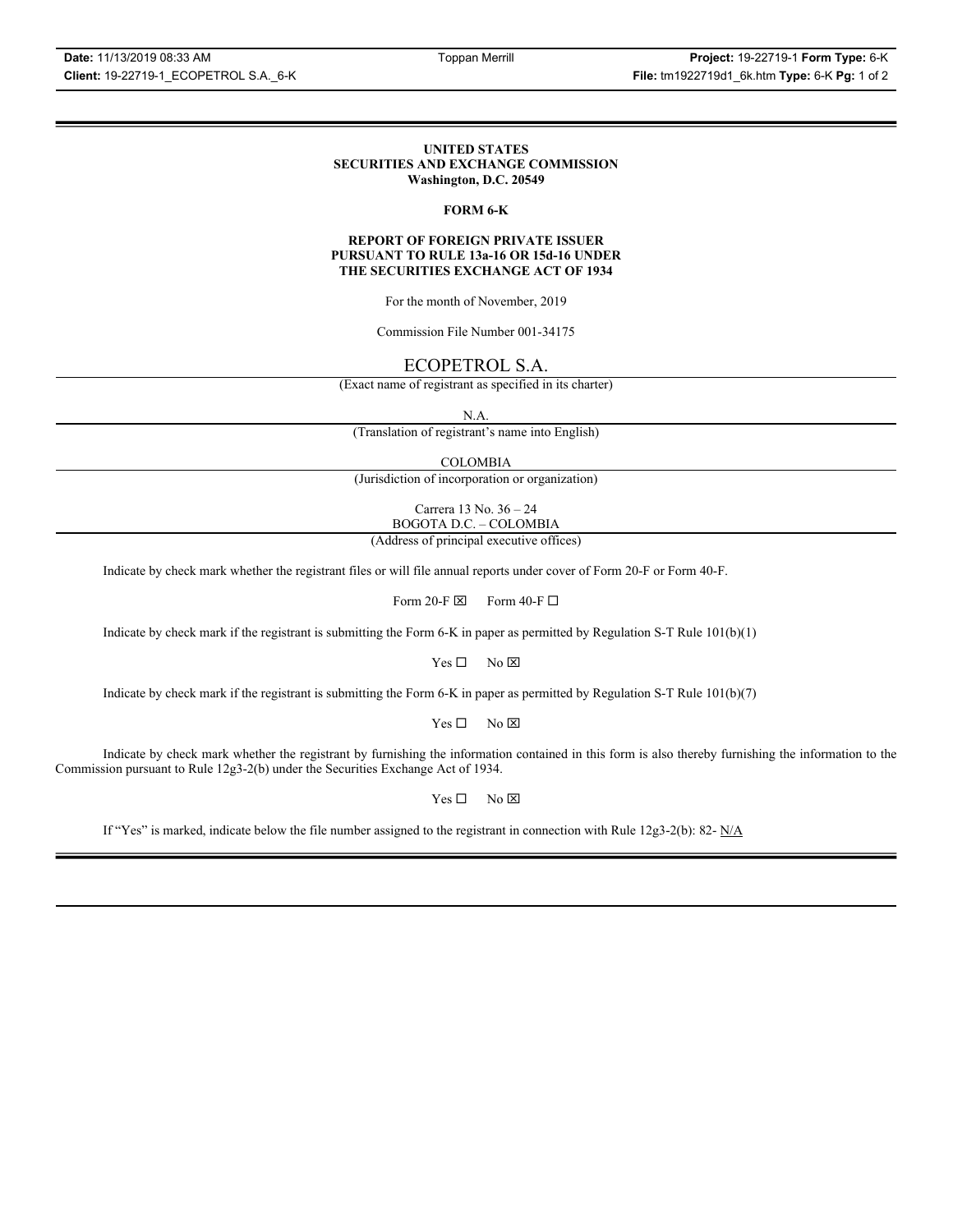# **SIGNATURES**

Pursuant to the requirements of the Securities Exchange Act of 1934, the registrant has duly caused this report to be signed on its behalf by the undersigned, thereunto duly authorized.

Ecopetrol S.A.

By: /s/ Jaime Caballero Uribe

Name: Jaime Caballero Uribe Title: Chief Financial Officer

Date: November 13, 2019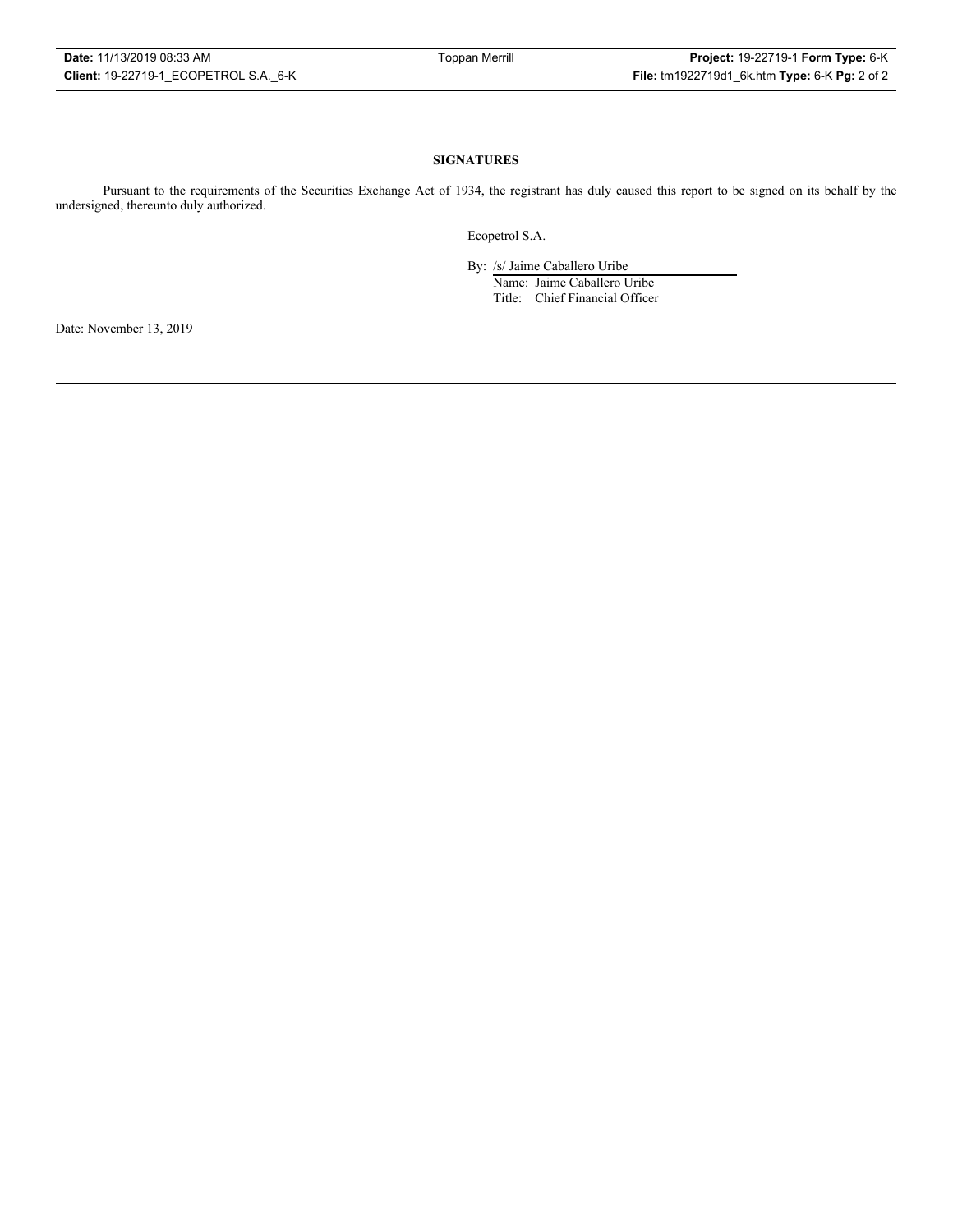**Exhibit 99.1**



# **MATERIAL INFORMATION**

### **Ecopetrol and Occidental complete investment agreement in the US Permian Basin**

Ecopetrol S.A. (BVC: ECOPETROL; NYSE: EC) ("the Company") informs that today it completed the joint venture transaction announced last July 31, 2019. Through this deal, the Company and Occidental Petroleum Corp (NYSE: OXY) agreed to form a strategic alliance or Joint Venture ("JV") for the development of unconventional reservoirs in approximately 97,000 acres of the Permian Basin in the State of Texas (US).

For these purposes, Ecopetrol Permian LLC, 100% owned by Ecopetrol S.A., has acquired a 49% stake in Rodeo Midland Basin LLC, a company incorporated in the State of Delaware, meeting the capital requirements of such jurisdiction and whose economic activity will be directed towards the execution of the joint development plan under the JV. After the transaction, which has an already announced value of approximately 1.5 billion dollars (50% in cash and 50% in carry), Occidental will retain 51% of Rodeo Midland Basin LLC, through its affiliate Occidental Midland Basin LLC.

For the acquisition and closing of the transaction, Ecopetrol S.A. made an initial payment of approximately 876.5 million dollars (equivalent to 50% of the total transaction value) comprised as follows: (i) approximately 750 million dollars corresponding to its share of the transaction value of the JV and (ii) 126.5 million dollars corresponding to the estimated expenditures of the development plan in 2019 between the effective date of the JV (August 1, 2019) and the rest of the year.

Presently, there are two rigs in operation in the area. Two wells have been drilled and are in completion in order to achieve their first production by the end of 2019. Activity levels are expected to continue to increase through next year, with four rigs expected to be in operation by the end of 2020. The JV is expected to allow the Ecopetrol Group to incorporate proven reserves of approximately 160 million boe by the end of 2019.

This transaction is aligned with Ecopetrol's strategic priorities outlined in the 2019-2021 business plan, which are focused on reserves and production growth under strict capital discipline, supported by exploration activities, enhanced oil recovery, unconventional resources and the internationalization of operations. It also strengthens Ecopetrol's relationship with a respected, strategic partner, highly experienced in the development of unconventional resources.

# **Bogotá D.C., November 13, 2019**